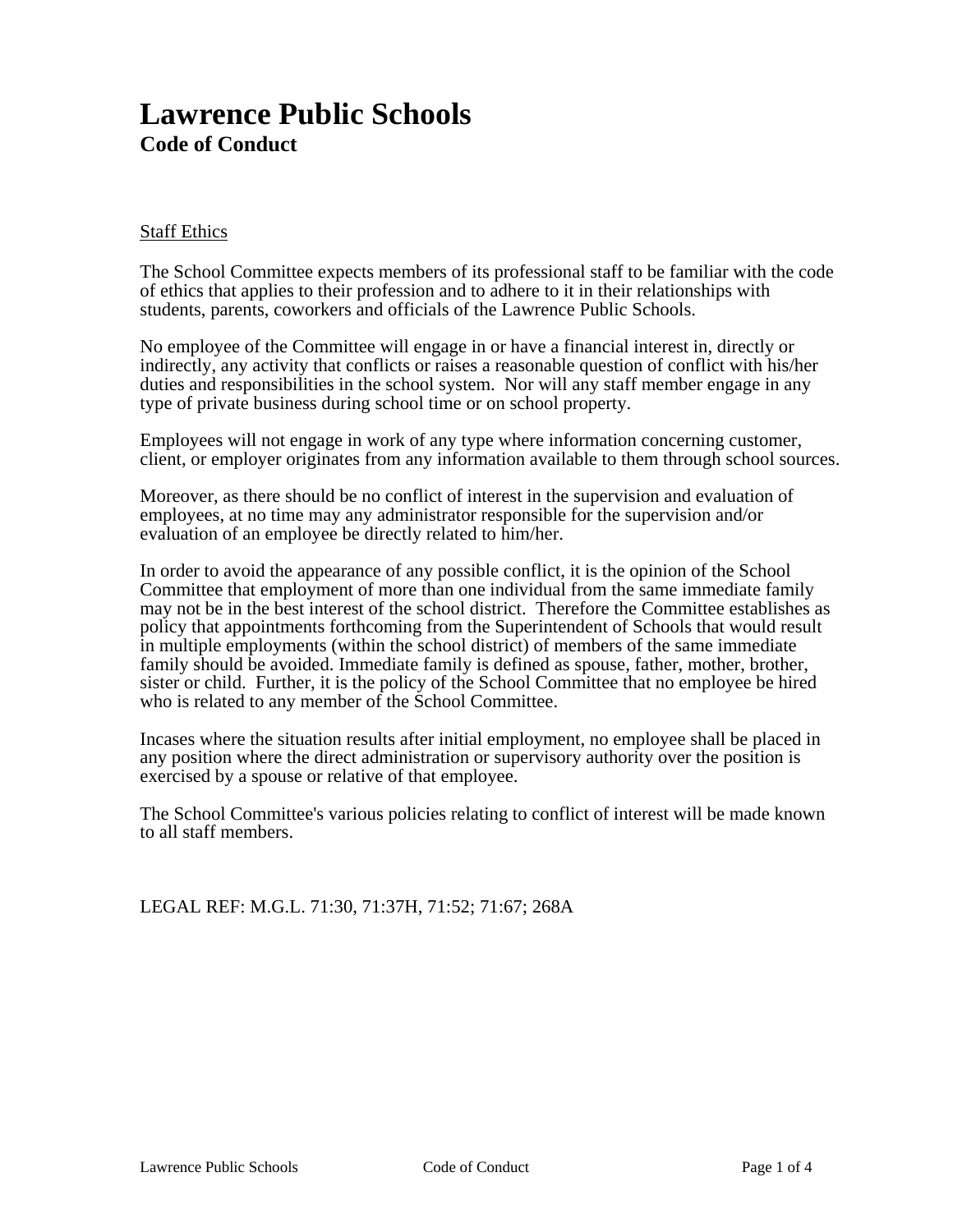## Staff Conduct

All staff members have a responsibility to familiarize themselves with and abide by the laws of the Commonwealth as these affect their work, the policies of the School Committee, and the regulations designed to implement them.

In the area of personal conduct, the Committee expects that teachers and others will conduct themselves in a manner that not only reflects credit to the Lawrence Public Schools but also sets forth a model worthy of emulation by students.

All staff members will be expected to carry out their assigned responsibilities with conscientious concern.

Essential to the success of ongoing school operations and the instructional program are the following specific responsibilities, which will be required of all personnel:

- 1) Faithfulness and promptness in attendance at work;
- 2) Support and enforcement of policies of the Committee and their implementing regulations and school rules in regard to students;
- 3) Diligence in submitting required reports promptly at the times specified;
- 4) Care and protection of school property; and
- 5) Concern for and attention to their own and the Lawrence Public School's legal responsibility for the safety and welfare of students, including the need to ensure that students are under supervision at all times.

LEGAL REFS: M.G.L. 71:37H; 264:11; 264:14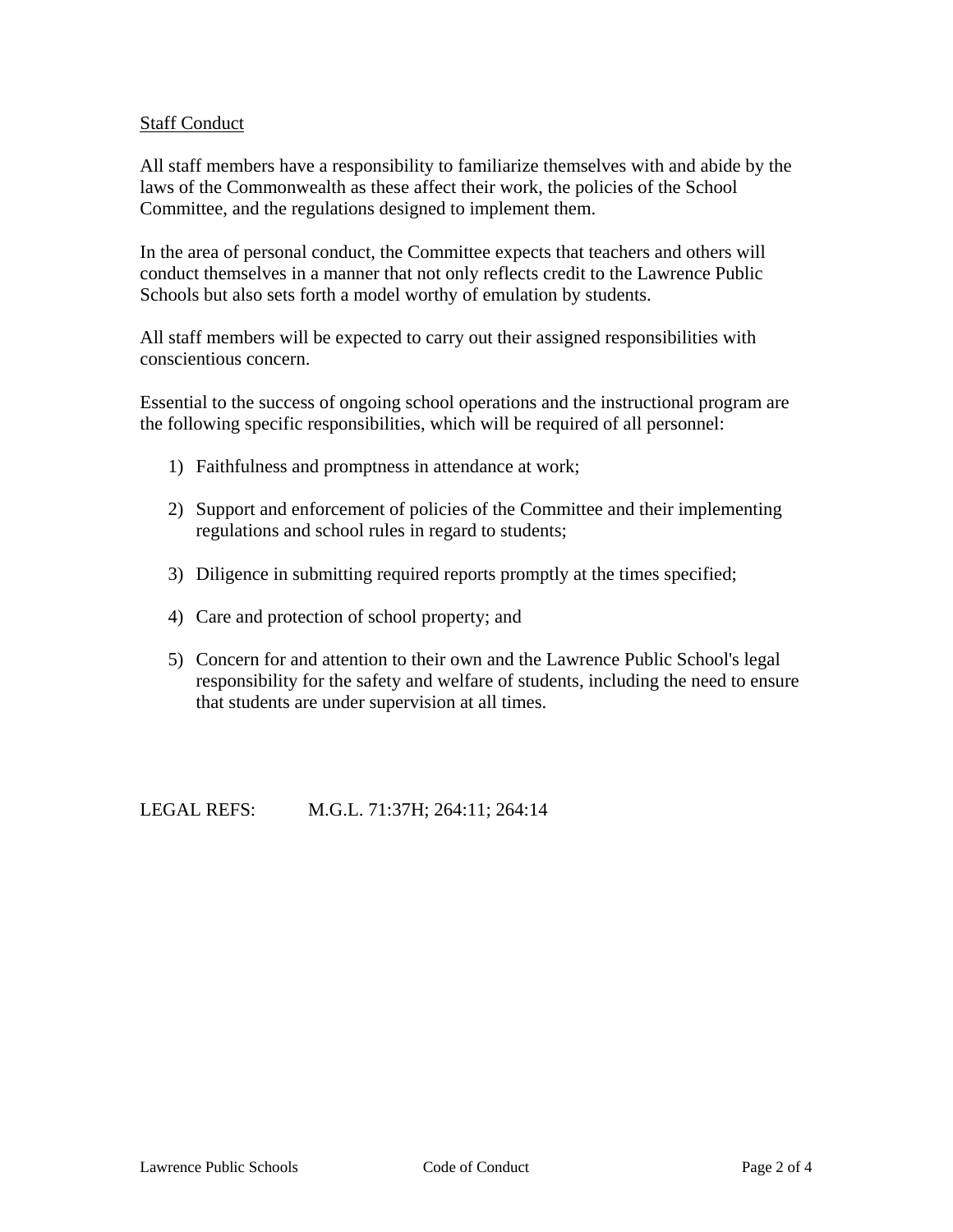## Teacher-Student Relations

The School Committee accepts the principle that the relationship between teacher and student should be one of cooperation, understanding, and mutual respect. As the director of learning experiences within the classroom and school environment, as well as within the community, the teacher is expected to exercise good interpersonal relationships with the students, to accept each as an individual, and to extend a feeling of friendship and respect to all.

This must be done exercising good and sound judgment and appropriate behavior. For example, teachers must not engage in conduct unbecoming a teacher or adult.

Taking a sincere and appropriate professional interest in an individual student can be commendable in appropriate circumstances, provided partiality and the appearance of partiality are avoided. The teacher who inspires, guides, and helps can have lasting influence on students throughout their lives. But such teacher-pupil relationships must be on an appropriate teacher-pupil basis.

Inappropriate and/or excessive formal or informal social or other involvement with individual students and "pal-like" relationships give rise to charges and concerns of excessive and inappropriate personal involvement and unethical conduct. Such conduct is not compatible with professional teacher ethics and appropriate teacher conduct and shall not be condoned. Such conduct will result in appropriate disciplinary and/or other administrative action, including but not limited to suspension, administrative leave, demotion and termination. It is not the policy of the Town of Lawrence to have or permit such a custom, policy or practice.

As an example, and by no means the only prohibited conduct, teachers are specifically prohibited from taking students or being in the company of such students on day-trips, overnight or out-of-state school or non-school trips without the express written consent of parents/guardians. In all situations involving students, especially situations outside of the classroom or school environment, teachers must be aware of and respect, where appropriate, the desires and concerns of both parents and/or guardians of a student. Teachers must be cognizant of the role they play in society and how their presence at an event or activity may reflect on themselves, the School District and the teaching profession.